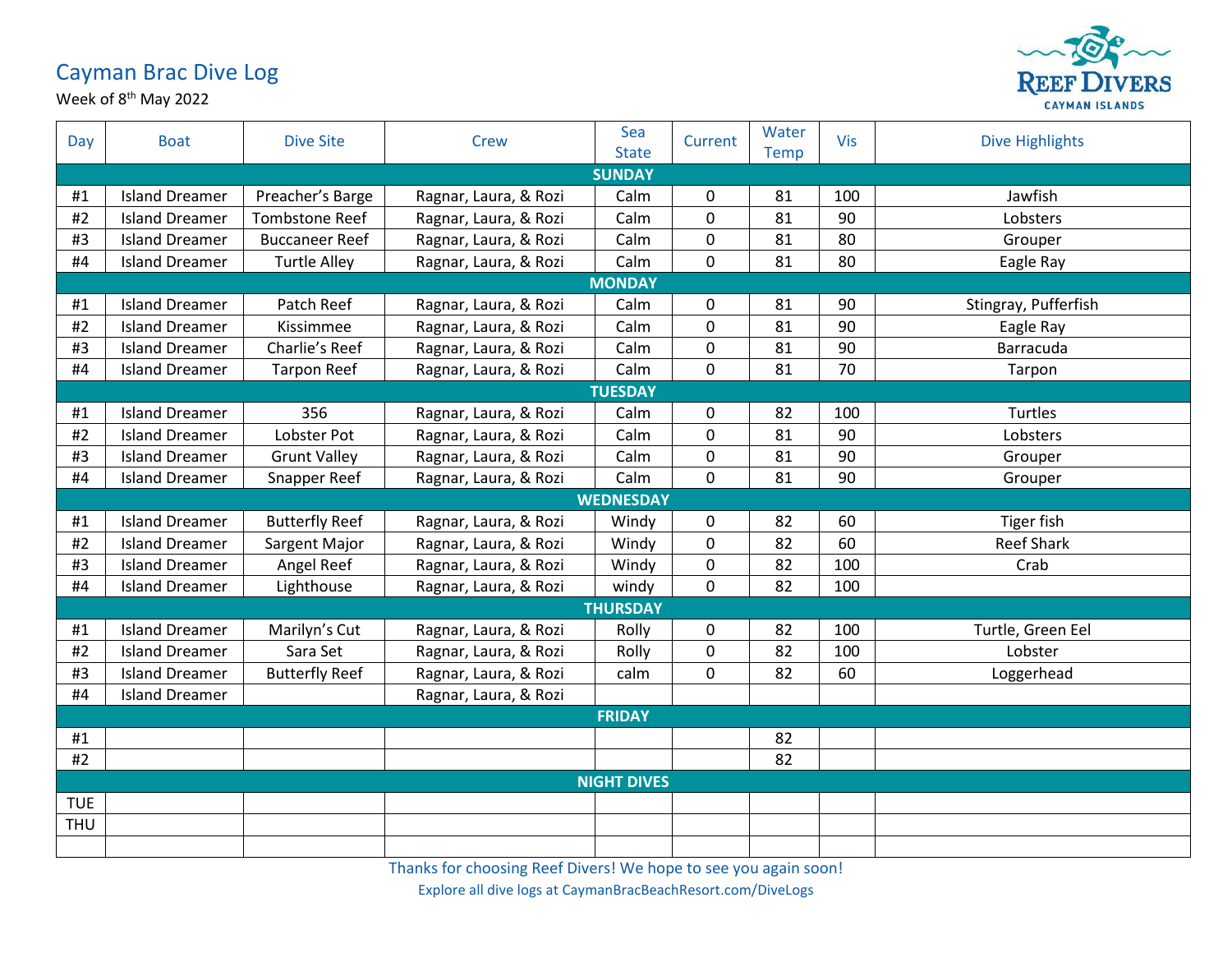## Cayman Brac Dive Log

Week of 8<sup>th</sup> May 2022



| Day                | <b>Boat</b>         | <b>Dive Site</b>      | Crew            | Sea<br><b>State</b> | Current     | Water<br>Temp | <b>Vis</b> | <b>Dive Highlights</b>          |  |  |
|--------------------|---------------------|-----------------------|-----------------|---------------------|-------------|---------------|------------|---------------------------------|--|--|
| <b>SUNDAY</b>      |                     |                       |                 |                     |             |               |            |                                 |  |  |
| #1                 | <b>Coral Sister</b> | Patch Reef            | Yannis & Barbie | Calm                | 0           | 82            | 100        | Lettuce Slug, Flamingo Tongue   |  |  |
| #2                 | <b>Coral Sister</b> | <b>Grunt Valley</b>   | Yannis & Barbie | Calm                | $\mathbf 0$ | 82            | $90+$      | Grouper, Coral Shrimp           |  |  |
| #3                 | <b>Coral Sister</b> | Preacher's Barge      | Yannis & Barbie | Calm                | $\mathbf 0$ | 82            | 100        | Jawfish, Southern Ray           |  |  |
|                    | <b>Coral Sister</b> | <b>Buccaneer</b>      | Yannis & Barbie | Calm                | $\mathbf 0$ | 82            | $90+$      | Adult Drum, Stingray            |  |  |
|                    |                     |                       |                 |                     |             |               |            |                                 |  |  |
| #1                 | <b>Coral Sister</b> | Charlie's reef        | Yannis & Barbie | Calm                | 0           | 82            | 100        | Juvenile Drum, Porcupine Fish   |  |  |
| #2                 | <b>Coral Sister</b> | Snapper Reef          | Yannis & Barbie | Calm                | $\mathbf 0$ | 82            | 100        | Nurse Shark, Green Eel, Grouper |  |  |
| #3                 | <b>Coral Sister</b> | Treehouse             | Yannis & Barbie | Calm                | $\mathbf 0$ | 82            | 100        | Channel Crab, Filefish          |  |  |
| #4                 | Coral Sister        | <b>Treehouse East</b> | Yannis & Barbie | Calm                | $\mathbf 0$ | 82            | 100        | Wedding Ring, Barracuda         |  |  |
|                    |                     |                       |                 | <b>TUESDAY</b>      |             |               |            |                                 |  |  |
| #1                 | <b>Coral Sister</b> | Nancy's Cup of Tea    | Yannis & Barbie | Calm                | Minor       | 82            | 90         | Reef Shark, Green Turtle        |  |  |
| $\#2$              | <b>Coral Sister</b> | Mike's Mount          | Yannis & Barbie | Calm                | Minor       | 82            | $100+$     | Nurse Shark                     |  |  |
| #3                 | <b>Coral Sister</b> | End of Island         | Yannis & Barbie | Calm                | Minor       | 82            | 90         | Lobster, Barracuda              |  |  |
| #4                 | Coral Sister        |                       | Yannis & Barbie |                     |             |               |            |                                 |  |  |
|                    | <b>WEDNESDAY</b>    |                       |                 |                     |             |               |            |                                 |  |  |
| #1                 | <b>Coral Sister</b> | <b>Elkhorn Forest</b> | Yannis & Barbie | Choppy              | Slight      | 80            | 70         | Swim throughs, Ocean Trigger    |  |  |
| #2                 | <b>Coral Sister</b> | Angel Reef            | Yannis & Barbie | Calm                | 0           | 80            | 900        | Baby Green Turtle, Lionfish     |  |  |
| #3                 | <b>Coral Sister</b> | Sgt Major             | Yannis & Barbie | Calm                | $\mathbf 0$ | 80            | 80         | Barracuda, French Angel         |  |  |
| #4                 | <b>Coral Sister</b> | <b>Butterfly Reef</b> | Yannis & Barbie | Calm                | $\mathbf 0$ | 80            | 80         |                                 |  |  |
| <b>THURSDAY</b>    |                     |                       |                 |                     |             |               |            |                                 |  |  |
| #1                 | <b>Coral Sister</b> | 356                   | Yannis & Barbie | Choppy              | 0           | 82            | 100        | Hawksbill, Stingray             |  |  |
| #2                 | <b>Coral Sister</b> | <b>Fisheries</b>      | Yannis & Barbie | Choppy              | $\mathbf 0$ | 82            | 80         | Eagle Ray, Hawksbill            |  |  |
| #3                 | <b>Coral Sister</b> | Charlie's Reef        | Yannis & Barbie | Choppy              | $\mathbf 0$ | 82            | 70         | Nurse Shark, Barracuda          |  |  |
| #4                 | <b>Coral Sister</b> | Lobster Pot           | Yannis & Barbie | Choppy              | $\mathbf 0$ | 82            | 60         | Eagle Ray, Stingray             |  |  |
|                    |                     |                       |                 | <b>FRIDAY</b>       |             |               |            |                                 |  |  |
|                    |                     |                       |                 |                     |             |               |            |                                 |  |  |
| <b>SATURDAY</b>    |                     |                       |                 |                     |             |               |            |                                 |  |  |
|                    |                     |                       |                 |                     |             |               |            |                                 |  |  |
| <b>NIGHT DIVES</b> |                     |                       |                 |                     |             |               |            |                                 |  |  |
| <b>TUE</b>         |                     |                       |                 |                     |             |               |            |                                 |  |  |
| <b>THU</b>         |                     |                       |                 |                     |             |               |            |                                 |  |  |

Thanks for choosing Reef Divers! We hope to see you again soon!

Explore all dive logs at CaymanBracBeachResort.com/DiveLogs